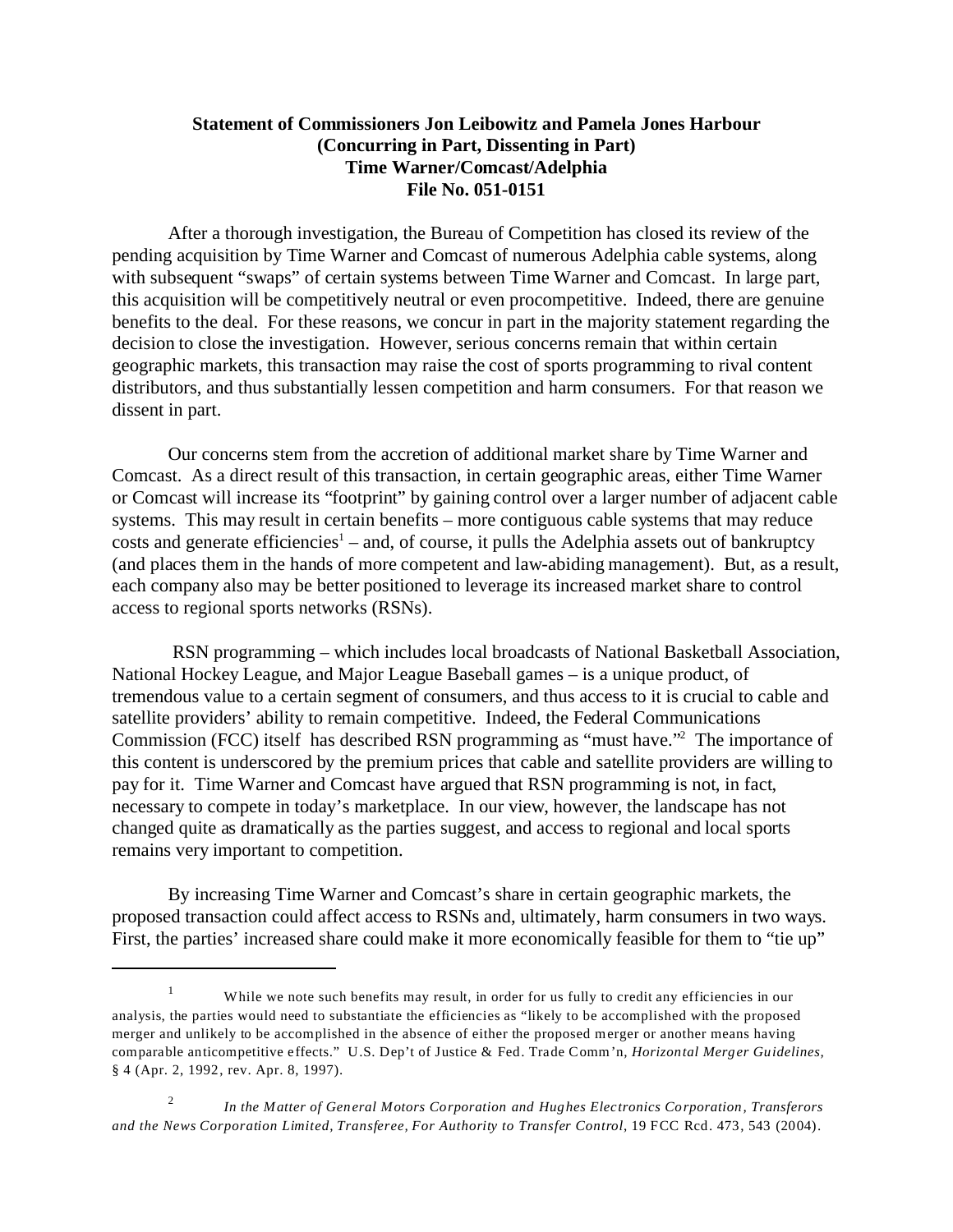RSN programming via exclusive contracts, thus denying access to such programming by competing content distributors. Comcast already has done this – in a manner consistent with the FCC program access rules, by delivering programming terrestrially (via the so-called "terrestrial loophole" $)^3$  – in Philadelphia, where it has a substantial market share and ownership of local sports programming. Other cable companies also maintain exclusives in a few additional markets. However, it is not clear that the proposed transaction makes exclusives substantially more likely to occur. In many (but not necessarily all) instances, it will not be in the RSN's interest to agree to them, because the RSN's greater incentive would be to maximize penetration or "eyeballs." In addition, the FCC's programming rules prohibit such exclusives (except where the "terrestrial loophole" is implicated) in markets where the cable system and RSN are vertically integrated.

The second concern is that as a result of increased shares in certain markets and control over a RSN (or the enhanced ability post-deal to obtain control over sports programming), Time Warner or Comcast may be able to charge their rivals more for access to local sports programming.4 This concern is more than hypothetical. Evidence exists that such behavior already has occurred in some markets. For example, Time Warner and Comcast's competitors allege that they have faced substantially increased RSN programming costs in markets like Chicago and Sacramento, after the incumbent cable operator obtained a substantial share of the market and gained control over RSN programming.<sup>5</sup> To the extent that the proposed transaction will increase market concentration in other markets (for example, Cleveland), similar conduct may be more likely to arise. If it does, rival content distributors may be forced to drop that programming, or may decide they have no choice but to accept the higher costs for local sports. Either way, this may render competitors less effective in their efforts to offer consumers an attractive alternative to cable. In addition, new entry by cable over-builders or telephony providers might be discouraged by such conduct.

Even the cable industry itself appears to fear this type of discriminatory conduct. In opposing the News Corp./DirecTV merger, at least some cable interests argued to the FCC that such an anticompetitive result was likely if Fox (which operates a substantial number of RSNs) acquired DirecTV, and urged the FCC to prohibit discrimination in the distribution of sports programming. It did.

<sup>&</sup>lt;sup>3</sup> Comcast delivers the programming terrestrially, rather than via satellite. Under the 1992 Cable Act, a provider who delivers programming terrestrially is not obligated to sell its own programming content (*e.g.*, an RSN) to its competitors. This is known as the "terrestrial loophole."

<sup>&</sup>lt;sup>4</sup> The FCC rules do require a vertically-integrated cable provider to charge other providers reasonable and non-discriminatory fees. In reality, however, a vertically-integrated provider can set a high price, charge that price to all other providers, and technically "charge" itself the same high price (which really amounts to nothing more than an internal transfer).

<sup>5</sup> Adelphia Communications et al., FCC Dkt. No. 05-192, *Comments of DirecTV* (Jul. 20, 2005), at 19-25. For Comcast and Time Warner's response, see Adelphia Communications et al., FCC Dkt. No. 05-192, *Response to DirecTV's "Surreply"* (Nov. 1, 2005), at 22-26. Both of these documents are available on the FCC website at *[http://www.fcc.gov/transaction/tw-comcast\\_adelphia.html](http://www.fcc.gov/transaction/tw-comcast_adelphia.html).*